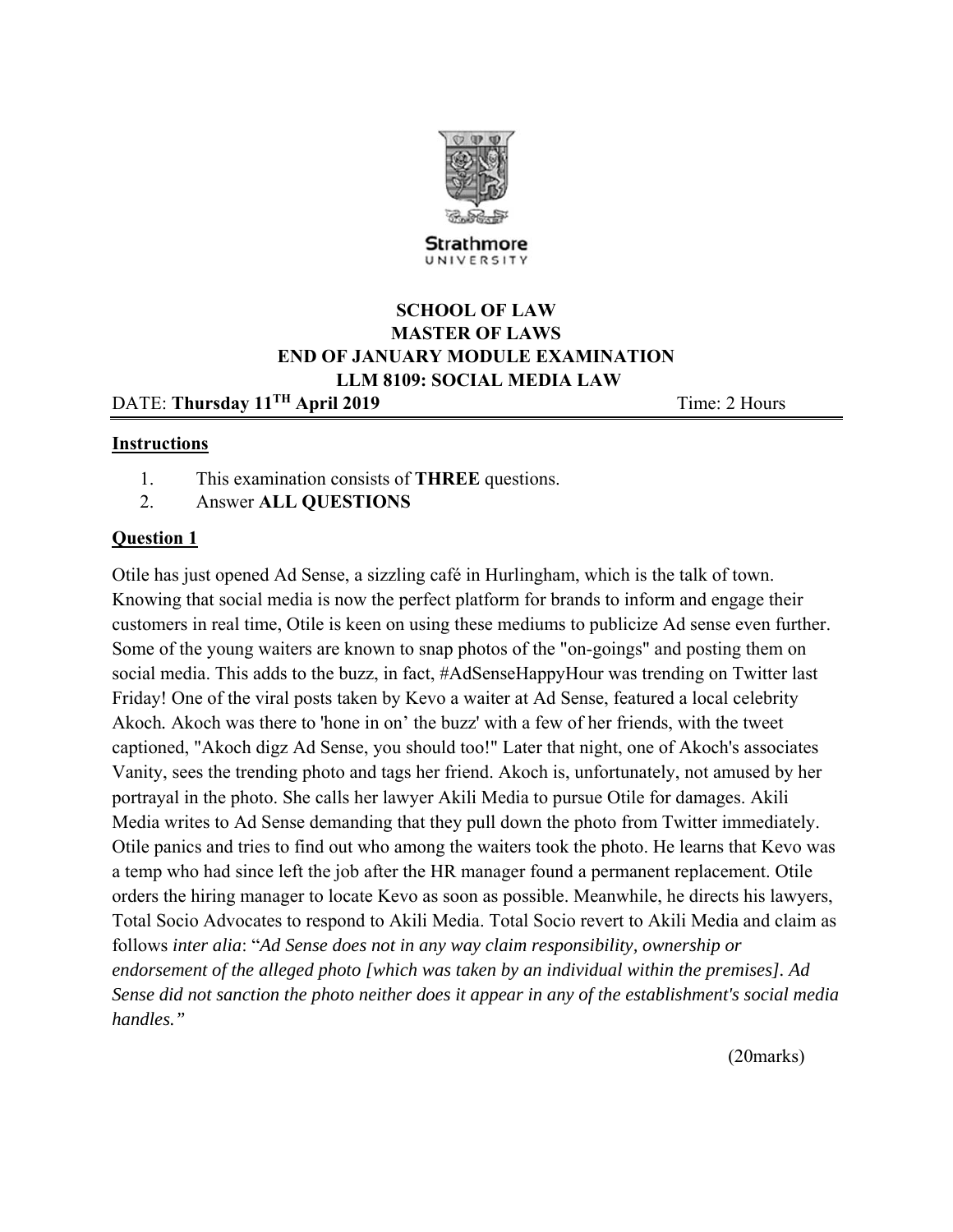a) Using emerging jurisprudence and legal provisions related to social media law, discuss any reasons why Akoch has a claim against Otile

#### **(7marks)**

b) You are a senior associate at the Media Tech and Law department of Akili Media: Outline the steps that Otile can take to remove the picture

**(5marks)**

c) The senior partner has asked that you urgently draft a notice and take down letter requesting for a takedown of the photo **(8marks) (20marks)**

### **Question 2**

Fortnite is an online video game developed by Epic Games and released in 2017. There is growing controversy over Fortnite's use of viral hip-hop dances, which Fortnite uses to customize their avatars in the game. Many are saying a move called *the swipe it* in Fortnite is clearly *the Milly Rock,* a dance introduced by rapper 2Milly in 2014, and now seen in the halls of high schools across the US*.* Today hip-hop heavyweights like Chance the Rapper are calling out the game for not crediting or paying the artists who are responsible for popularizing the *Milly Rock* and other viral dances e.g. *the shoot dance*, *the poison dance* etc. But do these artists have a case? Could Fortnite be held legally accountable for making money of their dances? Beyond the courtroom is it just ethically wrong and can you copyright a dance move? This question has become a topic of debate with the rise of Fortnite, the third-person shooter game that has taken over the gaming market. Since its launch in September 2017, *Fortnite Battle Royale* has earned its owner Epic Games over 1 billion dollars in revenue. That money has come entirely from optional in-game purchases. Fortnite players can trade in real world money for a virtual currency called V-bucks. They can spend V-bucks to unlock extras for their Fortnite avatars including special missions, cosmetic items and special dance animations called *emotes*. These emotes are often based on real world dances that were created by music artists especially artists in hip-hop. A genre in which many dance trends actually begins. The swipe it first appeared in season 5 of Fortnite in 2018 under a new name *swipe it*. 2 Milly says, "I was doing the same moves 7 years ago. Ever since then I've been Milly Rocking everywhere, it never had a name, never had even a thought process, it was just like fun." The Milly Rock was also used in the NBA 2K18 game. The backlash to Fortnite monetizing what appeared to be the Milly Rock was overwhelming with high profile figures arguing that Fortnite's game makers are profiting of the creations of black artists without giving them fair credit or compensation. This includes the Milly Rock, The Shoot Dance attributed to Blackboy JB from his 2017 single, shoot. Blackboy brought the shoot into the mainstream when he performed the dance with Drake in their music video, "Look Alive". Two months later, Fortnite added *the shoot* to its season 4 emotes, calling the dance, *the hype.*  Terrence "2 Milly" Ferguson filed a lawsuit on 6th of December 2018 against Epic Games for using and selling his "Milly Rock" dance in the game without permission. Less than a week later, Ribeiro and Anita Redd — acting on behalf of her son Russell "Backpack Kid" Horning — filed